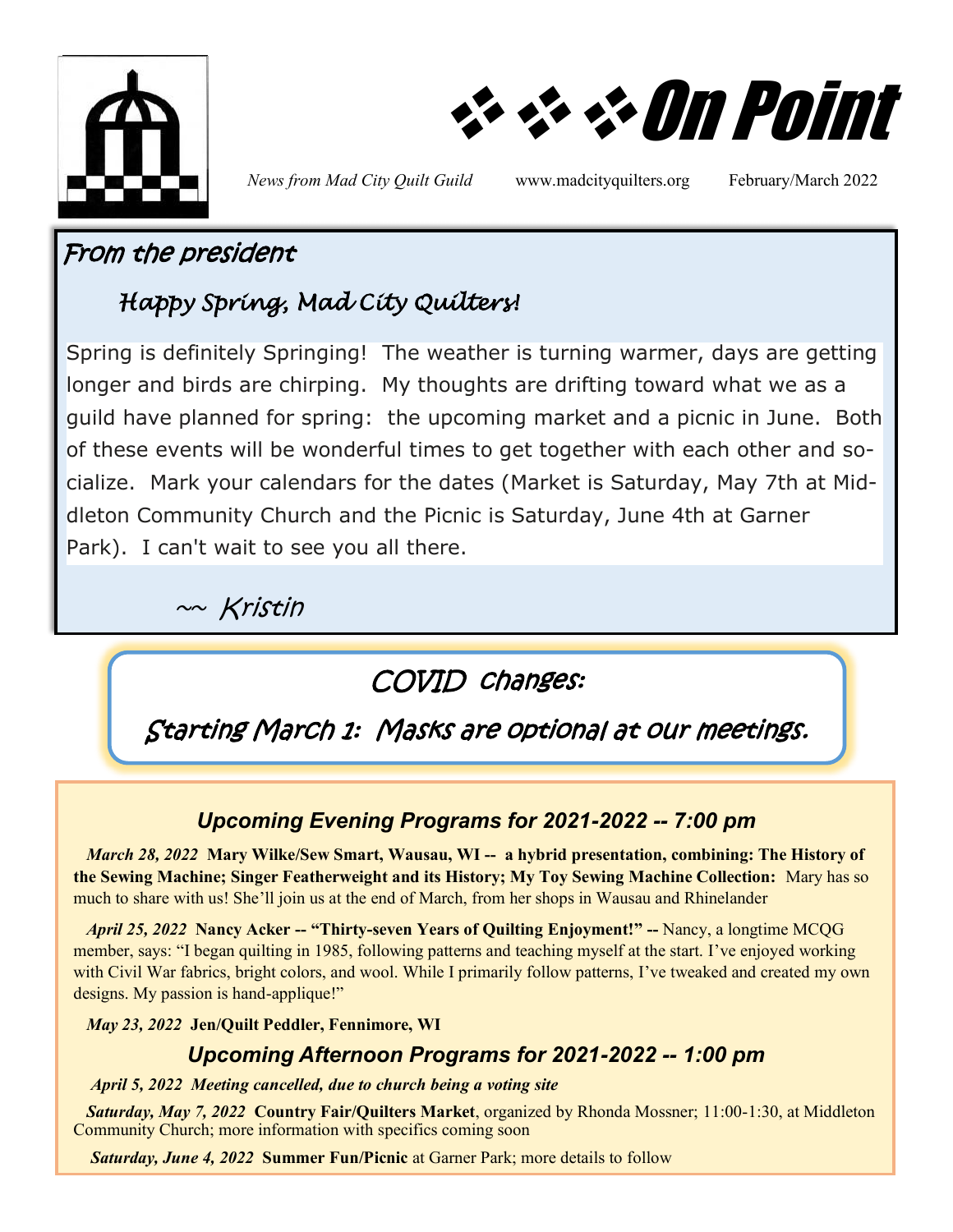## *Community Projects*

THANK YOU for your continued contributions to our Community in need. We continue our mission of donating quilts to Linus for teens graduating from the Foster Care Program, and welcome quilts of any size to be donated to area hospitals. Kits are available at meetings as well as quilts that need binding completed.

Any longarmers wanting to quilt a quilt top, please contact me. Batting and backing will be provided along with the quilt top.

Suggested quilt sizes for the Foster Care Program: 63 X 87 to 78 X 78

Total contributed for the year: 117 Finished quilts given to Linus: 146

I have asked that only completed quilts be donated at this time (except for kits). With the help of other long-armers, we are attempting to eliminate the numerous quilt tops we already have, to better handle things in the future.

Any fabric donations should be 2 yards (or more). This is specifically for backing to finish quilt tops. Our fabric stash for making kits is plentiful.

And if you haven't heard the big news -- here it goes!! Sandy Shepherd has volunteered to take over as Community Projects Coordinator. She has been a great help to me the past few years along with others who don't hesitate to volunteer. She has great new ideas, and I know our Guild will continue to support her.

Julayne Jelle Community Projects Coordinator 608/273-3620 (H) 608-669-7239 (Cell/text) julayne@tds.net Hm 2205 Manor Green Dr, Madison www.projectlinusmadison.org (drop off sites are listed)

The excitement from our members after Chris Weinhold's presentation on 3D, Illusion, and Escher quilts on Tuesday, March 1, was palpable in the room. It prompted people to order classes, kits, and fabric from Quilt-agious online, and others have visited the shop. Chris has offered to teach a class here, if we are interested in his return visit. (Quilt-agious is owned by Chris' sister, Penny Schilz.)

Chris generously donated his speaker fee to support our Community Service projects! (We paid him mileage, as is customary.)

| Mad City Quilt Guild Board 2021-2022 |                         |                |                             |
|--------------------------------------|-------------------------|----------------|-----------------------------|
| President                            | Kristin Gumbinger       | 608-334-4862   | kristingumdrop@gmail.com    |
| Afternoon VP                         | Rhonda Mossner          | 317-989-9712   | thequiltercook@gmail.com    |
| Evening VP                           | Hallie Ray              | 540-842-3070   | $hraywise$ @gmail.com       |
| Secretary                            | Mary Joy Johnson        | 608-395-1584   | johnsonm@baycollege.edu     |
| Treasurer                            | Margaret Henzler        | 608-417-0478   | tmhenzler@gmail.com         |
| Programs/Workshops                   | Dee Van Driel           | 608-467-6496 h | mydeezigns@hotmail.com      |
| Membership                           | Laurie Friedman         | 631-375-0363   | laurie.friedman@hotmail.com |
| Newsletter                           | Dee Van Driel           | 608-467-6496 h | mydeezigns@hotmail.com      |
| <b>Community Projects</b>            | Julayne Jelle           | 608-273-3620   | julayne@tds.net             |
| Quilt Show                           | Jane Vaughan            | 608-669-3374   | thornberryquilts@yahoo.com  |
|                                      | Diane Galarneau         | 608-695-3188   | dkgalarneau@gmail.com       |
| <b>Blotto</b>                        | Gwen JeSchonek          | 608-833-1273   | gwenajes@gmail.com          |
| Web Design                           | Kristin Gumbinger       | 608-334-4862   | kristingumdrop@gmail.com    |
| Social Media                         | Kristin Gumbinger       | 608-334-4862   | kristingumdrop@gmail.com    |
|                                      | <b>Heather Matanock</b> | 608-369-5533   | hmatanock@me.com            |
| Tech Support                         | Holly Johnson           | 805-479-0917   | kitwillowquilting@gmail.com |
| Past President                       | Dee Van Driel           | 608-467-6496   | mydeezigns@hotmail.com      |

Check the guild website **[madcity](#page-2-0) [quilters.](#page-2-0) [org](#page-2-0)**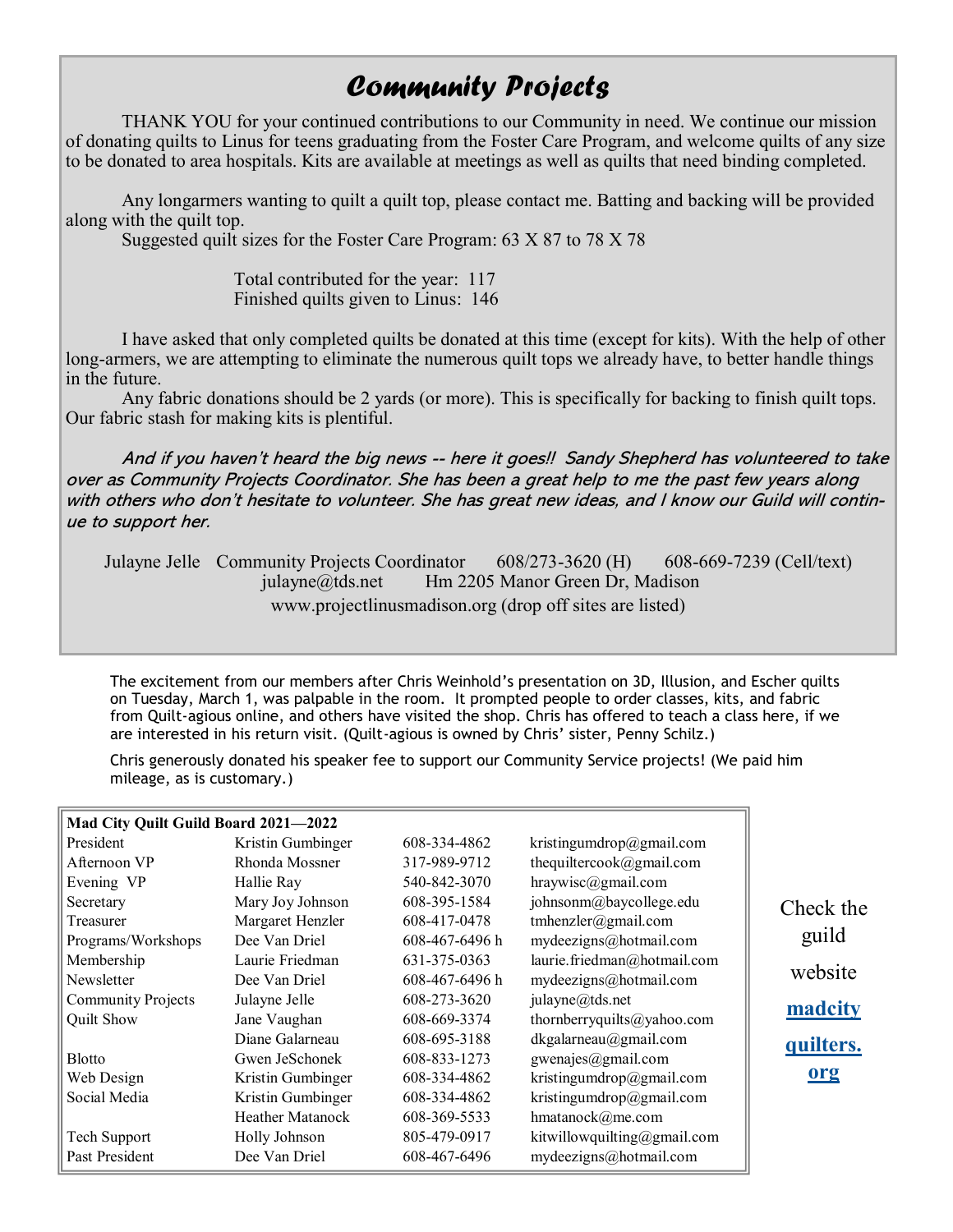#### **Minutes of the MCQG Board Meeting February 19, 2022**

Middleton Community Church *Present: Laurie Friedman, Julayne Jelle, Kristin Gumbinger, Dee Van Driel, Margaret Henzler, Hallie Ray, Rhonda Mossner*

#### <span id="page-2-0"></span>**Officer/Committee Reports:**

**President - Kristin Gumbinger** Need volunteers for open board positions: Newsletter, Programs, A/V (can split into 2 positions -- afternoon/evening)

**Afternoon Vice President - Rhonda Mossner** will continue as VP for 2022/2023 season; attendance has been about 45 people/meeting

*Market Day* - Saturday, May 7, 2022, 11-1:30; Recruiting volunteers to staff 'stations' and to help set up/take down (set up at 10 am); Different areas include: Market/Sales, Sit n Sip/refreshments, Quilt Show (on the chairs in the sanctuary), Games (Name the Block, Quilter Bingo, etc)

**Evening Vice President - Hallie Ray** will continue as VP for 2022/2023 season; attendance has been about 45 people/meeting

**Secretary - Mary Joy Johnson** *Absent/sub: Kristin Gumbinger*

**Treasurer - Margaret Henzler** Budget and balances are in very good shape; Can allow \$200 for picnic expenses; Can allow \$100 for market expenses

**Membership - Laurie Friedman** 106 members; All inactive members are restored to email distribution list; Need volunteer to run membership table for 2/28 and 3/1 meetings

**Programs, Workshops, Retreats - Dee Van Driel** Mary Vassalotti and Bill Hoernke have volunteered to be part of the program committee; Upcoming programs: 2/28: Bill Hoernke/Bargello Quilts; 3/1: Chris Weinhold/ Escher Quilts; Workshop: 3/5: Bill Hoernke/Bargello Quilts

**Newsletter - Dee Van Driel** Next deadline: 2/21; Need a volunteer to take it over!!

**Quilt Expo - Jane Vaughan and Diane Galarneau** The Great Wisconsin Quilt Show is Sept 8-10; Mini quilts are due at the Aug 22 evening meeting or Sept 6th afternoon meeting; 2022 theme: The Letter "W"; Quilts should be no larger than 12" square, but they could be round or oval too.

**Block Lotto - Gwen JeSchonek** Next block is queued up for a reveal on website and Facebook after the 3/1 meeting.

**Community Projects - Julayne Jelle** Prepping MCQG items for Market Day; Sandy Shepherd is taking over as Community Chair

**Social Media - Kristin Gumbinger and Heather Matanock** Updated Business Directory and Details/forms for Bill's Bargello workshop on website

**Next Board Meetings** in 2022 @ 10am, Middleton Community Church: April 16, June 18 (Budget review), August 20

~~ *submitted by Kristin Gumbinger, acting secretary*

## *Membership*

Some of you may have noticed that your name has been added back into our active membership roster! Your Mad City board members have observed that our group has dwindled drastically through the uncertainty of Covid for most of 2020 and 2021, and is struggling as we begin 2022, and therefore messages on membership renewal and programs have not reached our formerly-diligent members!

*We invite you to visit us again-- and hope that you'll re-join the guild!*

Check out our program and workshop listings to find something

that will interest you for 2022.

*Speak up and give us feedback* about ways we can improve,

to make *YOUR* experience with us better!

Laurie Friedman, Membership chair Laurie.friedman@hotmail.com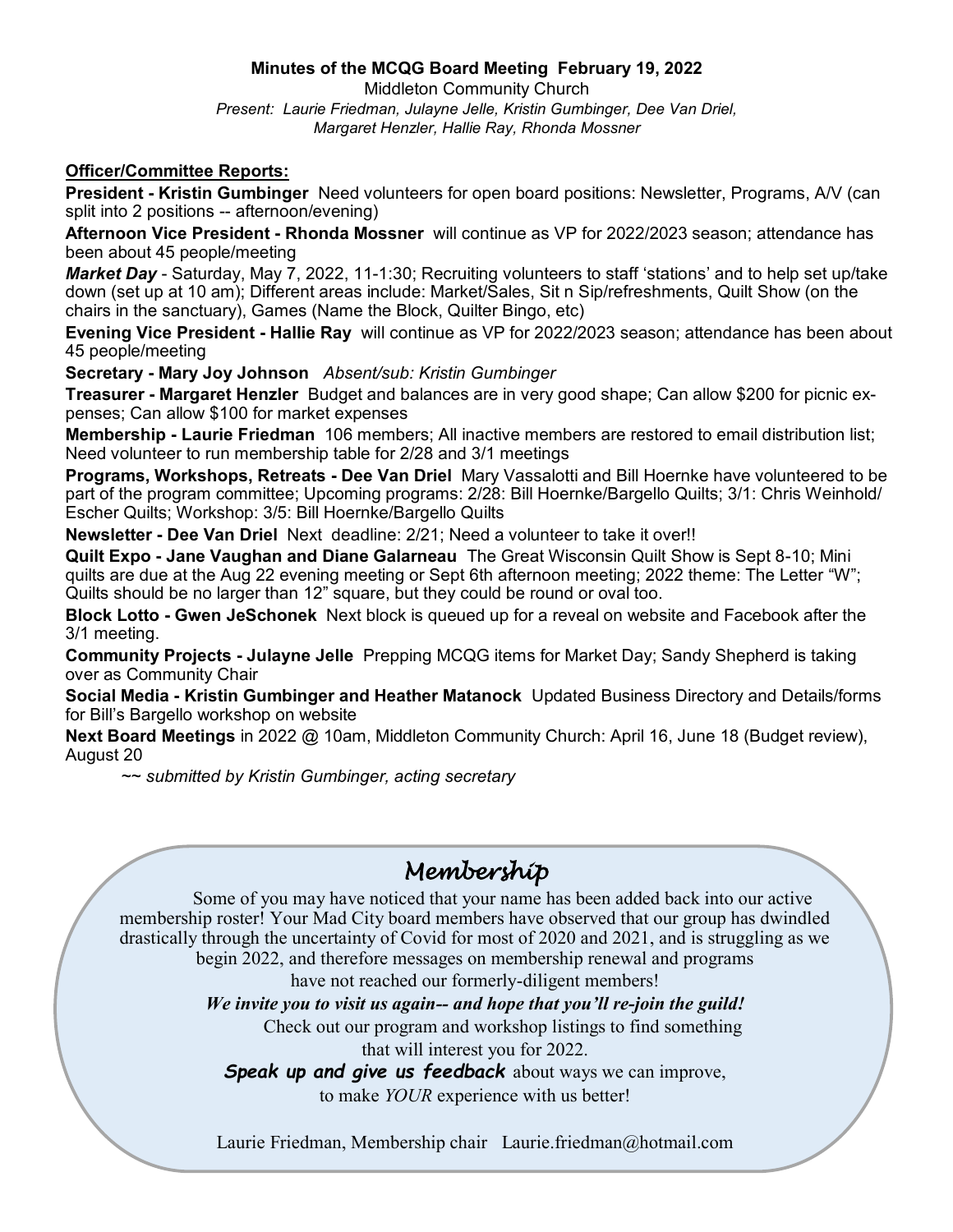# **Show and Gell** *January 24, 2022*

**The Evie blocks**, from Sat, Jan 22 workshop: 11 samples

**Julayne Jelle:** 13 quilts donated to Linus **Mary Vassalotti**: 2 quilt tops given to her by a former co-worker; wedding gift, queen size quilt in black/gray/light/ turquoise/orange, from a GE Designs pattern

**Jane Vaughan:** High Five, a Terry Atkinson pattern, made from muddy-colored fat quarters from Yellow Creek: **Laurie Friedman**: "Addicted to English paper piecing!"; a Willyne Hammerstein-millefiori/EPP quilt, all by hand! **Nancy Schmitt**: WH w/ glitz and charms, made for a past Lodi Quilt Academy, w/ her own laq **Marcia Alderman**: her first quilt! From **Mary Joy's** four-patch posy class

**Nancy Biel**: bought finished blocks from a Portage estate sale, put together in a Circle of Nines layout, laq by **Mary Vassalotti**

**Bill Hoernke:** 2 small WH for Project Quilting, w/ black silhouettes/cut-outs from Row By Row, practiced his freemotion quilting; Thinking Outside the Block Mystery Quilt from a year ago, he named his Out of the Woods, uses fabrics from his mom's stash and improv blocks, w/ a vest panel on the back -- using Glide thread, practiced his fmq **Sylvia Lewis**: cardinals from children's drawings in Charlie Harper-style foundation piecing on freezer paper **Hallie Ray**: T-shirt quilt from daughter's shirts on front and back; Chrysanthemum fabric/4PP from **Mary Joy's** class

#### *February 1, 2022*

**Julayne Jelle:** 7 quilts donated to Linus, dropped off a van-full of Linus quilts, w/ good laq help! **Laurel Strock**: a strip club project (from pattern by **Jane V**) to Linus; Oops a Daisy quilt from 12 fat quarters from Blue Bar Quilts, laq by **Anne Alessi**; Galaxy: Laurel designed inside colors to go w/ a great purple/apricot/orange batik she had purchased

#### *February 28, 2022*

**Trisha Urben:** Happy Together quilt, from Sew Kind of Wonderful pattern, using Wonder Curve Ruler, class taught at Blue Bar Quilts

**Julayne Jelle:** 13 quilts donated to Linus, plus 3

**Julie Woerth:** Feathered Star wall quilt, started years ago, finished during Covid, she hand-quilted it

**Kristin Gumbinger**: "Hot off the needle" (a quote from Lois Jarvis): a baby quilt for a relative, of a caterpillar with segments in bright colors on white

**Gwen JeSchonek:** baby quilt w/ a fun back, for her daughter's best friend's new son

**Kathy Stroshane**: Wedding present for her youngest son, a "Double Wedding Ring" quilt, made in the style of Victoria Findlay Wolfe, with fabrics, themes, tatting, etc with significance for their families

**Jane Vaughan**: "Linked In" (Quilting Quickly magazine), laq by **Anne Alessi**

**Nancy Biel** and **Jean Muehlemann**: friends making their own versions of Gudrun Erla's Athena pattern: Nancy used a print with soft yellow; Jean used royal blue and white tone-on-tones

**Heather Matanock**: Her Covid "Temperature" quilt, where each "Flying Goose" is a day's high and low temp

**Robin Kraidich:** new member; applique baby quilt for friends, Annie & Mike, laq by **Julayne**

**Julayne Jelle**: 6 quilts for Linus (hand-appliqued "Monsters" by **Nancy Acker**)

**Diane Galarneau**: Kim Diehl pattern; Diane's is made in Kaffes: "Plus signs", w/ beautiful watercolor-y fabric on back **Helen Flores**: 2 rail fence quilts, made from homespuns; "Wanda's Fault" quilt, made from many, many triangles, already cut out by Wanda, that Helen put together.

#### *March 1, 2022*

**Dee Van Driel:** Zig Zag, string-pieced quilt, with lots of left-overs in gradation from purples to yellows on white (gradation also on binding), she fmq

**Deb Cavanaugh:** made 2 black/white/gray/red quilts in a row, then used up scraps from those projects, in a Circles & Connections quilt (pattern from Modern Quilt Studio), she laq it

**Jane Vaughan**: Tipsy Windmill, for class on Mar 25 at Mill House, special way to cut 2 1/2" strips S**andy Shepherd:** Trip Around the World quilt from Kaffe's Quilts from an English Village, w/ 6.5" blocks, she laq it